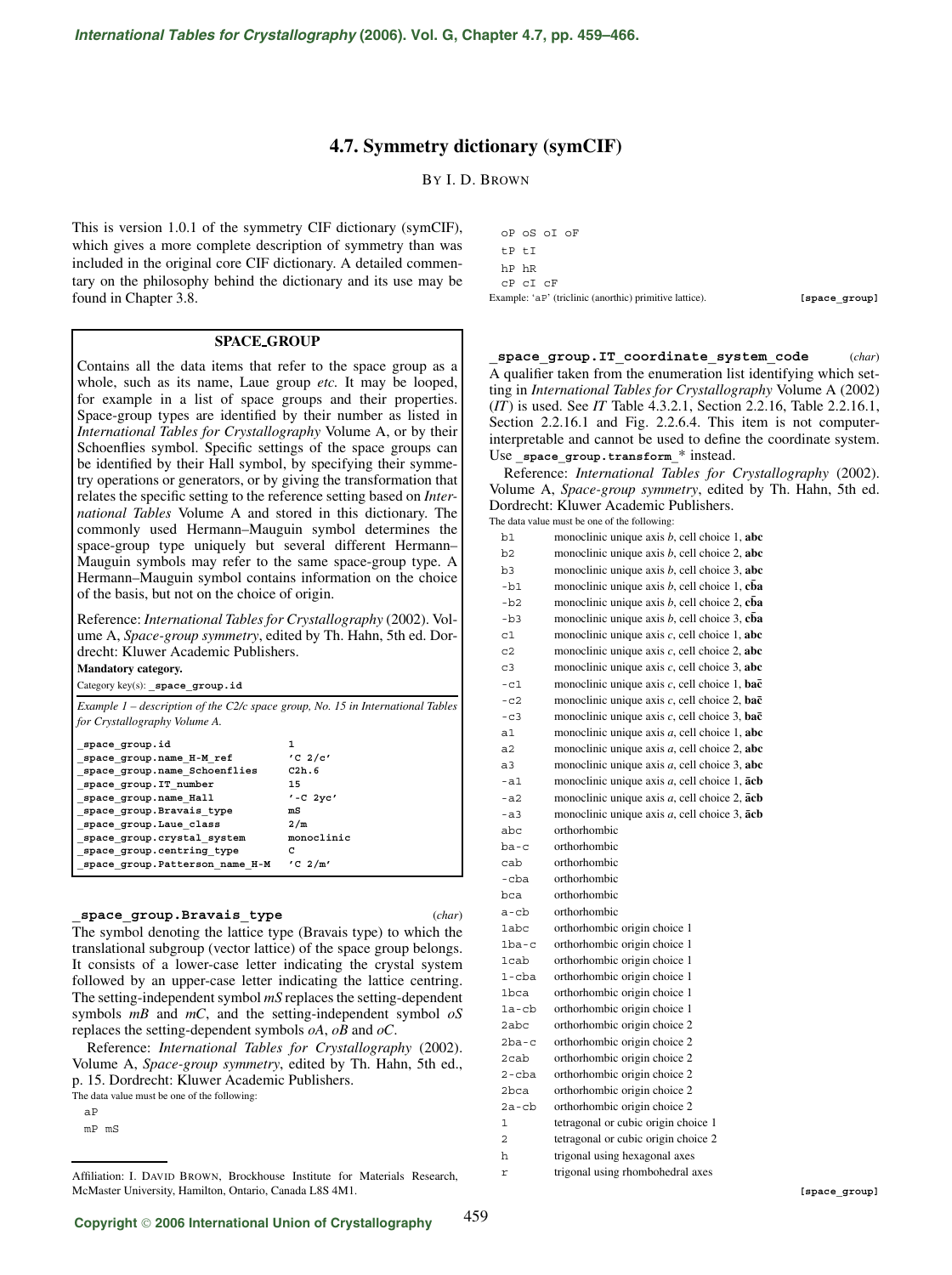# **\_space\_group.IT\_number** (*numb*)

**\_symmetry\_Int\_Tables\_number** (*cif core.dic 1.0*) The number as assigned in *International Tables for Crystallography* Volume A, specifying the proper affine class (*i.e.* the orientation-preserving affine class) of space groups (crystallographic space-group type) to which the space group belongs. This number defines the space-group type but not the coordinate system in which it is expressed.

Reference: *International Tables for Crystallography* (2002). Volume A, *Space-group symmetry*, edited by Th. Hahn, 5th ed. Dordrecht: Kluwer Academic Publishers. The permitted range is  $(1, 230)$ . **[space\_group]** 

# **\_space\_group.Laue\_class** (*char*)

The Hermann–Mauguin symbol of the geometric crystal class of the point group of the space group where a centre of inversion is added if not already present.

The data value must be one of the following:

| $-1$ |       |  |
|------|-------|--|
| 2/m  | mmm   |  |
| 4/m  | 4/mmm |  |
| $-3$ | –3m   |  |
| 6/m  | 6/mmm |  |
| m つ  | m วm  |  |

m-3 m-3m **[space group]** 

# **\_space\_group.Patterson\_name\_H-M** (*char*)

The Hermann–Mauguin symbol of the type of that centrosymmetric symmorphic space group to which the Patterson function belongs; see Table 2.2.5.1 in *International Tables for Crystallography* Volume A (2002). A space separates each symbol referring to different axes. Underscores may replace the spaces, but this use is discouraged. Subscripts should appear without special symbols. Bars should be given as negative signs before the number to which they apply.

Reference: *International Tables for Crystallography* (2002). Volume A, *Space-group symmetry*, edited by Th. Hahn, 5th ed., Table 2.2.5.1. Dordrecht: Kluwer Academic Publishers.

Examples: 'P -1', 'P  $2/m'$ , 'C  $2/m'$ , 'P m m m', 'C m m m', 'I m m m', 'F m m m', 'P 4/m', 'I 4/m', 'P 4/m m m', 'I 4/m m m', 'P -3', 'R -3', 'P -3 m 1', 'R -3 m', 'P -3 1 m', 'P 6/m', 'P 6/m m m', 'P m -3', 'I m -3', 'F m -3', 'P m -3 m', 'I m -3 m', 'F m -3 m'. **[space\_group]**

#### **\_space\_group.centring\_type** (*char*)

**[space\_group]**

Symbol for the lattice centring. This symbol may be dependent on the coordinate system chosen.

The data value must be one of the following: primitive no centring

| А | A-face centred (0, 1/2, 1/2)      |
|---|-----------------------------------|
| R | $B$ -face centred $(1/2, 0, 1/2)$ |
|   |                                   |

- C *C*-face centred (1/2, 1/2, 0)
- F all faces centred (0, 1/2, 1/2), (1/2, 0, 1/2), (1/2, 1/2, 0)
- I body centred (1/2, 1/2, 1/2)
- R rhombohedral obverse centred (2/3, 1/3, 1/3), (1/3, 2/3, 2/3)
- Rrev rhombohedral reverse centred (1/3, 2/3, 1/3), (2/3, 1/3, 2/3)
- H hexagonal centred (2/3, 1/3, 0), (1/3, 2/3, 0)

# **\_space\_group.crystal\_system** (*char*)

**\_symmetry\_cell\_setting** (*cif core.dic 1.0*)

The name of the system of geometric crystal classes of space groups (crystal system) to which the space group belongs. Note that crystals with the *hR* lattice type belong to the trigonal system. The data value must be one of the following:

triclinic monoclinic orthorhombic tetragonal trigonal hexagonal cubic **[space\_group]**

## \***\_space\_group.id** (*char*)

This is an identifier needed if **\_space\_group**.\* items are looped. *The following item(s) have an equivalent role in their respective categories:*

**\_space\_group\_symop.sg\_id**,

**\_space\_group\_Wyckoff.sg\_id**. **[space\_group]**

**\_space\_group.name\_H-M\_alt** (*char*)

**\_symmetry\_space\_group\_name\_H-M** (*cif core.dic 1.0*)

**\_space\_group.name\_H-M\_alt** allows for an alternative Hermann– Mauguin symbol to be given. The way in which this item is used is determined by the user and should be described in the item **\_space\_group.name\_H-M\_alt\_description**. It may, for example, be used to give one of the extended Hermann–Mauguin symbols given in Table 4.3.2.1 of *International Tables for Crystallography* Volume A (2002) or a full Hermann–Mauguin symbol for an unconventional setting. Each component of the space-group name is separated by a space or an underscore character. The use of a space is strongly recommended. The underscore is only retained because it was used in older CIFs. It should not be used in new CIFs. Subscripts should appear without special symbols. Bars should be given as negative signs before the numbers to which they apply. The commonly used Hermann–Mauguin symbol determines the space-group type uniquely, but a given space-group type may be described by more than one Hermann–Mauguin symbol. The spacegroup type is best described using **\_space\_group.IT\_number** or **\_space\_group.name\_Schoenflies**. The Hermann–Mauguin symbol may contain information on the choice of basis but does not contain information on the choice of origin. To define the setting uniquely, use space group.name Hall, list the symmetry operations or generators, or give the transformation that relates the setting to the reference setting defined in this dictionary under

**\_space\_group.reference\_setting**.

Reference: *International Tables for Crystallography* (2002). Volume A, *Space-group symmetry*, edited by Th. Hahn, 5th ed. Dordrecht: Kluwer Academic Publishers.

Related items: **\_space\_group.name\_H-M\_ref** (alternate),

**\_space\_group.name\_H-M\_full** (alternate) .

Example:

; loop

- space group.name H-M alt space group.name H-M alt description
- 'C m c m(b n n)'
- 'Extended Hermann-Mauguin symbol'
- 'C 2/c 2/m 21/m'
- 'Full unconventional Hermann-Mauguin symbol'
- 'A m a m'
- 'Hermann-Mauguin symbol corresponding to setting used'
- ; (Three examples for space group No. 63.) **[space\_group]**

**\_space\_group.name\_H-M\_alt\_description** (*char*) A free-text description of the code appearing in **\_space\_ group.name\_H-M\_alt**.

**[space\_group]**

#### **\_space\_group.name\_H-M\_full** (*char*)

**symmetry.space\_group\_name\_H-M** (*cif mm.dic 1.0.0*)

The full international Hermann–Mauguin space-group symbol as defined in Section 2.2.3 and given as the second item of the second line of each of the space-group tables of Part 7 of *International Tables for Crystallography* Volume A (2002). Each component of the space-group name is separated by a space or an underscore character. The use of a space is strongly recommended. The underscore is only retained because it was used in old CIFs. It should not be used in new CIFs. Subscripts should appear without special symbols. Bars should be given as negative signs before the numbers to which they apply. The commonly used Hermann–Mauguin symbol determines the space-group type uniquely but a given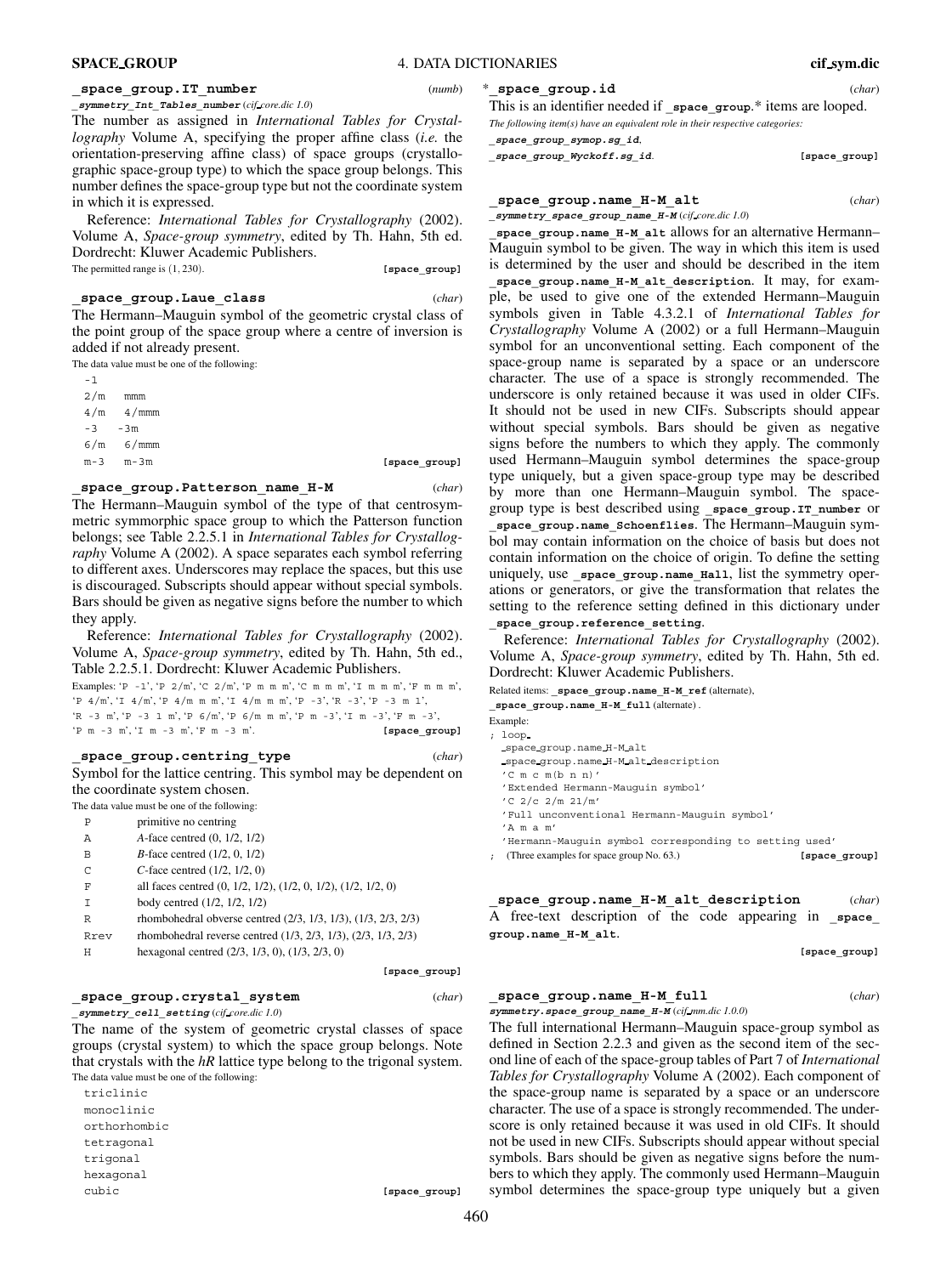space-group type may be described by more than one Hermann– Mauguin symbol. The space-group type is best described using **\_space\_group.IT\_number** or **\_space\_group.name\_Schoenflies**. The full international Hermann–Mauguin symbol contains information about the choice of basis for monoclinic and orthorhombic space groups but does not give information about the choice of origin. To define the setting uniquely use space group.name Hall, list the symmetry operations or generators, or give the transformation relating the setting used to the reference setting defined in this dictionary under space group.reference setting.

Reference: *International Tables for Crystallography* (2002). Volume A, *Space-group symmetry*, edited by Th. Hahn, 5th ed. Dordrecht: Kluwer Academic Publishers. Related items: **\_space\_group.name\_H-M\_ref** (alternate),

**\_space\_group.name\_H-M\_alt** (alternate) .

Example: 'P 21/n 21/m 21/a' (full symbol for *Pnma*). **[space\_group**]

# **\_space\_group.name\_H-M\_ref** (*char*)

The short international Hermann–Mauguin space-group symbol as defined in Section 2.2.3 and given as the first item of each space-group table in Part 7 of *International Tables for Crystallography* Volume A (2002). Each component of the spacegroup name is separated by a space or an underscore character. The use of a space is strongly recommended. The underscore is only retained because it was used in old CIFs. It should not be used in new CIFs. Subscripts should appear without special symbols. Bars should be given as negative signs before the numbers to which they apply. The short international Hermann–Mauguin symbol determines the space-group type uniquely. However, the space-group type is better described using **\_space\_group.IT\_number** or **\_space\_group.name\_Schoenflies**. The short international Hermann–Mauguin symbol contains no information on the choice of basis or origin. To define the setting uniquely use **\_space\_group.name\_Hall**, list the symmetry operations or generators, or give the transformation that relates the setting to the reference setting defined in this dictionary under **\_space\_group.reference\_setting**. **\_space\_group.name\_H-M\_alt** may be used to give the Hermann– Mauguin symbol corresponding to the setting used. In the enumeration list below, each possible value is identified by space-group number and Schoenflies symbol.

Reference: *International Tables for Crystallography* (2002). Volume A, *Space-group symmetry*, edited by Th. Hahn, 5th ed.

|                                                         |                         | Reference: International Tables for Crystallography (20 |                          |
|---------------------------------------------------------|-------------------------|---------------------------------------------------------|--------------------------|
| Volume A, Space-group symmetry, edited by Th. Hahn, 5th |                         |                                                         |                          |
| Dordrecht: Kluwer Academic Publishers.                  |                         |                                                         |                          |
| Related items: space group.name H-M full (alternate),   |                         |                                                         |                          |
| space group.name H-M alt (alternate).                   |                         |                                                         |                          |
| The data value must be one of the following:            |                         |                                                         |                          |
| $'P_1'$                                                 | $C_1^1$<br>$\mathbf{1}$ | $'P - 1'$                                               | 2 $C_i^1$                |
| 'P2'                                                    | $C_2^1$<br>3            | $'P$ 21'                                                | 4 $C_2^2$                |
| $^{\prime}$ C $\,$ 2 $^{\prime}$                        | 5 $C_2^3$               | $'P$ m'                                                 | 6 $C_s^1$                |
| 'P C'                                                   | 7 $C_s^2$               | $'C$ m'                                                 | $8\ \text{C}_\text{s}^3$ |
| $'C$ $C'$                                               | 9 $C_s^4$               | 'P2/m'                                                  | 10 $C_{2h}^1$            |
| $'P$ 21/m'                                              | 11 $C_{2h}^2$           | $'C$ 2/m'                                               | 12 $C_{2h}^3$            |
| $'P$ 2/c'                                               | 13 $C_{2h}^4$           | 'P 21/c'                                                | 14 $C_{2h}^5$            |
| $'C$ 2/c'                                               | 15 $C_{2h}^6$           | $'P$ 2 2 2'                                             | 16 $D_2^1$               |
| 'P 2 2 21'                                              | 17 $D_2^2$              | 'P 21 21 2'                                             | 18 $D_2^3$               |
| 'P 21 21 21'                                            | 19 $D_2^4$              | $'C$ 2 2 21'                                            | $20\;\;D_2^5$            |
| $2\ 2\ 2'$<br>$^{\prime}$ C                             | $D_2^6$<br>21           | $'F$ 2 2 2'                                             | 22 $D_2^7$               |
| $'$ I<br>$2 \t2 \t2'$                                   | 23 $D_2^8$              | 'I 21 21 21'                                            | 24 $D_2^9$               |
| 'P<br>m m 2'                                            | 25 $C_{2v}^1$           | 'P<br>m c 21'                                           | 26 $C_{2v}^2$            |
| $^{\prime}$ P<br>c c 2'                                 | 27 $C_{2v}^3$           | 'P<br>m a $2'$                                          | $C_{2v}^4$<br>28         |
| c a $21'$<br>'P                                         | 29 $C_{2v}^5$           | n c 2'<br>$'$ P                                         | $C_{2v}^6$<br>30         |
| 'P m n 21'                                              | 31 $C_{2v}^7$           | 'P b a 2'                                               | 32 $C_{2v}^8$            |
| $'P$ na 21'                                             | 33 $C_{2v}^9$           | 'P<br>n n 2'                                            | 34 $C_{2v}^{10}$         |
| $'C$ m m $2'$                                           | 35 $C_{2v}^{11}$        | $'C$ m c $21'$                                          | 36 $C_{2v}^{12}$         |
|                                                         |                         |                                                         |                          |
|                                                         |                         |                                                         |                          |
|                                                         |                         |                                                         |                          |

| $'C$ c c      | 2'                                                     | $C_{2\nu}^{13}$<br>37  | 'A m m<br>$2^{\prime}$                             | 38      | $C^{14}_{2\nu}$   |
|---------------|--------------------------------------------------------|------------------------|----------------------------------------------------|---------|-------------------|
| $^\prime$ A   | 2'<br>e<br>m                                           | $C_{2v}^{15}$<br>39    | $^\prime$ A<br>2'<br>m<br>a                        | 40      | $C^{16}_{2\nu}$   |
| $^{\prime}$ A | 2'<br>e<br>а                                           | $C_{2v}^{17}$<br>41    | $^\prime$ F<br>2'<br>m m                           | 42      | $C_{2\nu}^{18}$   |
| ' F           | d<br>d<br>2'                                           | $C_{2\nu}^{19}$<br>43  | ′ I<br>2'<br>m<br>m                                | 44      | $C^{20}_{2\nu}$   |
| $^\prime$ I   | 2'<br>b<br>a                                           | $C^{21}_{2\nu}$<br>45  | $^\prime$ I<br>2'<br>m<br>a                        | 46      | $C^{22}_{2\nu}$   |
| $'$ P         | m'<br>m<br>m                                           | $D_{2h}^1$<br>47       | $^\prime$ P<br>n'<br>n<br>n                        | 48      | $D_{2h}^2$        |
| $^{\prime}$ P | m'<br>C<br>$\mathsf{C}$                                | $D_{2h}^3$<br>49       | $'$ P<br>b<br>n'<br>a                              | 50      | $D_{2h}^4$        |
| $'$ P         | a'<br>m<br>m                                           | $D_{2h}^5$<br>51       | $^\prime$ P<br>n<br>a'<br>n                        | 52      | $D_{2h}^6$        |
| $'$ P         | a'<br>m<br>n                                           | $D_{2h}^7$<br>53       | $^\prime$ P<br>C<br>C<br>a'                        | 54      | $D_{2h}^8$        |
| $^\prime$ P   | b<br>a<br>m'                                           | $D_{2h}^9$<br>55       | $^\prime$ P<br>C<br>$\mathsf C$<br>n'              | 56      | $D^{10}_{2h}$     |
| $'$ P         | b<br>m'<br>$\mathsf C$                                 | $D_{2h}^{11}$<br>57    | $^\prime$ P<br>n<br>m'<br>n                        | 58      | $D^{12}_{2h}$     |
| $^\prime$ P   | n'<br>m<br>m                                           | $D^{13}_{2h}$<br>59    | $^{\prime}$ P<br>b<br>$\mathbf C$<br>n'            | 60      | $D^{14}_{2h}$     |
| $^\prime$ P   | b<br>a'<br>$\mathsf C$                                 | $D_{2h}^{15}$<br>61    | $^{\prime}$ P<br>n<br>a'<br>m                      | 62      | $D^{16}_{2h}$     |
| $^{\prime}$ C | m<br>$\mathsf{C}$<br>m'                                | $D^{17}_{2h}$<br>63    | $^\prime$ C<br>e'<br>m<br>$\mathbf C$              | 64      | $D^{18}_{2h}$     |
| $^{\prime}$ C | $m$ $m$ $m'$                                           | $D^{19}_{2h}$<br>65    | $^{\prime}$ C<br>$\mathsf{C}$<br>C<br>m'           | 66      | $D^{20}_{2h}$     |
| $^{\prime}$ C | m<br>m<br>e'                                           | $D^{21}_{2h}$<br>67    | $'$ C<br>$\mathbf C$<br>$\rm _C$<br>e'             | 68      | $D^{22}_{2h}$     |
| $^\prime$ F   | m'<br>m                                                | $D_{2h}^{23}$<br>69    | $^\prime$ F<br>d d<br>d'                           | 70      | $D^{24}_{2h}$     |
| $^\prime$ I   | $\mathfrak m$                                          | $D_{2h}^{25}$<br>71    | $^\prime$ I<br>b a                                 | 72      | $D^{26}_{2h}$     |
| $^\prime$ I   | m'<br>m m                                              | $D^{27}_{2h}$          | m'                                                 | 74      | $D^{28}_{2h}$     |
|               | b c<br>a'<br>4'                                        | 73<br>$C_4^1$          | $^\prime$ I<br>$m$ $m$<br>a'<br>$^\prime$ P<br>41' | 76      | $C_4^2$           |
| $^{\prime}$ P |                                                        | 75<br>$C_4^3$          |                                                    |         |                   |
| $^\prime$ P   | 42'                                                    | 77                     | $^\prime$ P<br>43'                                 | 78      | $C_4^4$           |
| $^\prime$ I   | 4'                                                     | $C_4^5$<br>79          | $^{\prime}$ I<br>$41'$                             | 80      | $C_4^6$           |
| $^\prime$ P   | $-4'$                                                  | $S_4^1$<br>81          | $^\prime$ I<br>$\sim$ 4 $^{\prime}$                | 82      | $S_4^2$           |
| $^{\prime}$ P | 4/m'                                                   | $C_{4h}^1$<br>83       | $^\prime$ P<br>42/m'                               | 84      | $C_{4h}^2$        |
| $^\prime$ P   | 4/n'                                                   | $C_{4h}^3$<br>85       | $^\prime$ P<br>42/n'                               | 86      | $C_{4h}^4$        |
| ' I           | 4/m'                                                   | $C_{4h}^5$<br>87       | 41/a'<br>′ I                                       | 88      | $C_{4h}^6$        |
| $^\prime$ P   | 422'                                                   | $D_4^1$<br>89          | $'$ P<br>4212'                                     | 90      | $D_4^2$           |
| $'$ P         | 41<br>$\overline{2}$<br>2'                             | $D_4^3$<br>91          | $'$ P<br>41<br>212'                                | 92      | $D_4^4$           |
| $^{\prime}$ P | $\overline{2}$<br>2'<br>42                             | $D_4^5$<br>93          | $'$ P<br>42<br>21<br>2'                            | 94      | $D_4^6$           |
| $^{\prime}$ P | 43 2<br>2'                                             | $D_4^7$<br>95          | $^\prime$ P<br>21<br>43<br>2'                      | 96      | $D_4^8$           |
| $^\prime$ I   | 2'<br>$\overline{4}$<br>$\overline{2}$                 | $D_4^9$<br>97          | 22'<br>$^\prime$ I<br>41                           | 98      | $D_4^{10}$        |
| $^{\prime}$ P | 4<br>$m \, m'$                                         | $C_{4\nu}^1$<br>99     | $^\prime$ P<br>4 $b$ m'                            |         | 100 $C_{4\nu}^2$  |
| $^{\prime}$ P | 42<br>$\mathbf{C}$<br>m'                               | $C_{4\nu}^3$<br>101    | $^\prime$ P<br>42 n<br>m'                          | 102     | $C_{4\nu}^4$      |
| $^\prime$ P   | $4$ c c'                                               | $C_{4v}^5$<br>103      | $^\prime$ P<br>4<br>n c'                           | 104     | $C_{4\nu}^6$      |
|               | $^\prime$ P 42 m c $^\prime$                           | 105<br>$C_{4v}^7$      | 'P<br>42 b $c'$                                    | 106     | $C_{4v}^8$        |
| $^\prime$ I   | $4 \text{ m m}$                                        | $C_{4v}^9$<br>107      | $^\prime$ I<br>4 c m'                              | 108     | $C^{10}_{4\nu}$   |
| $^\prime$ I   | 41 m d'                                                | $C^{11}_{4\nu}$<br>109 | $^\prime$ I<br>41 c d'                             |         | 110 $C_{4v}^{12}$ |
| $'$ P         | $-4$ 2 m'                                              | 111 $D_{2d}^1$         | $'P - 4$<br>$2 \text{ } c'$                        |         | 112 $D_{2d}^2$    |
| $^\prime$ P   | $-4$ 21 m'                                             | $D_{2d}^3$<br>113      | $^\prime$ P<br>21 c'<br>$-4$                       |         | 114 $D_{2d}^4$    |
| $^\prime$ P   | $-4$ m $2'$                                            | $D_{2d}^5$<br>115      | $^\prime$ P<br>$c$ 2'<br>$-4$                      |         | 116 $D_{2d}^6$    |
| $^\prime$ P   | $-4$<br>$b$ 2'                                         | $D_{2d}^7$<br>117      | $^\prime$ P<br>$-4$ n 2'                           | 118     | $D_{2d}^8$        |
| $^\prime$ I   | $-4$ m $2'$                                            | $D_{2d}^9$<br>119      | $^\prime$ I<br>$-4$ c 2'                           | 120     | $D_{2d}^{10}$     |
| $^\prime$ I   | $-4$ 2 m'                                              | $D^{11}_{2d}$<br>121   | $'I -4 2 d'$                                       |         | 122 $D_{2d}^{12}$ |
| $^\prime$ P   | $4/m$ m m'                                             | $D_{4h}^1$<br>123      | $'P$ 4/m c c'                                      |         | 124 $D_{4h}^2$    |
| $^\prime$ P   | $4/n$ b m'                                             | $D_{4h}^3$<br>125      | $'P$ 4/n n c'                                      |         | 126 $D_{4h}^4$    |
|               | $^\prime$ P $\,4\,/\mathrm{m}$ b $\mathrm{m}^{\prime}$ | $D_{4h}^5$<br>127      | $'P$ 4/m n c'                                      | 128     | $D_{4h}^6$        |
|               | $'P$ 4/n m m'                                          | $D_{4h}^7$<br>129      | $^\prime$ P<br>$4/n$ c c'                          | 130     | $D_{4h}^8$        |
| $^\prime$ P   | $42/m$ m c'                                            | $D_{4h}^9$<br>131      | $'P$ 42/m c m'                                     | 132     | $D^{10}_{4h}\,$   |
|               | $'P$ 42/n b c'                                         | $D^{11}_{4h}$<br>133   | $'P$ 42/n n m'                                     |         | 134 $D_{4h}^{12}$ |
|               | $'P$ 42/m b c'                                         | $D_{4h}^{13}$<br>135   | $'P$ 42/m n m'                                     |         | 136 $D_{4h}^{14}$ |
|               | $'P$ 42/n m c'                                         | $D^{15}_{4h}$<br>137   | $'P$ 42/n c m'                                     | 138     | $D^{16}_{4h}$     |
|               | $'I$ 4/m m m'                                          | $D^{17}_{4h}$<br>139   | $^\prime$ I<br>$4/m$ c m'                          | 140     | $D_{4h}^{18}$     |
| $^\prime$ I   | $41/a$ m d'                                            | $D^{19}_{4h}$<br>141   | $^\prime$ I<br>$41/a$ c d'                         | $142\,$ | $D^{20}_{4h}$     |
| $^\prime$ P   | 3'                                                     | $C_3^1$<br>143         | $^\prime$ P<br>31'                                 | 144     | $C_3^2$           |
| $^\prime$ P   | 32'                                                    | $C_3^3$<br>145         | $^{\prime}$ R $\,$ 3 $^{\prime}$                   | 146     | $C_3^4$           |
| $^\prime$ P   | $-3'$                                                  | 147 $C_{3i}^1$         | $'R - 3'$                                          |         | 148 $C_{3i}^2$    |
|               | $'P$ 3 1 2'                                            | 149 $D_3^1$            | $'P$ 3 2 1'                                        |         | 150 $D_3^2$       |
|               | $'P$ 31 1 2'                                           | 151 $D_3^3$            | $'P$ 31 2 1'                                       |         | 152 $D_3^4$       |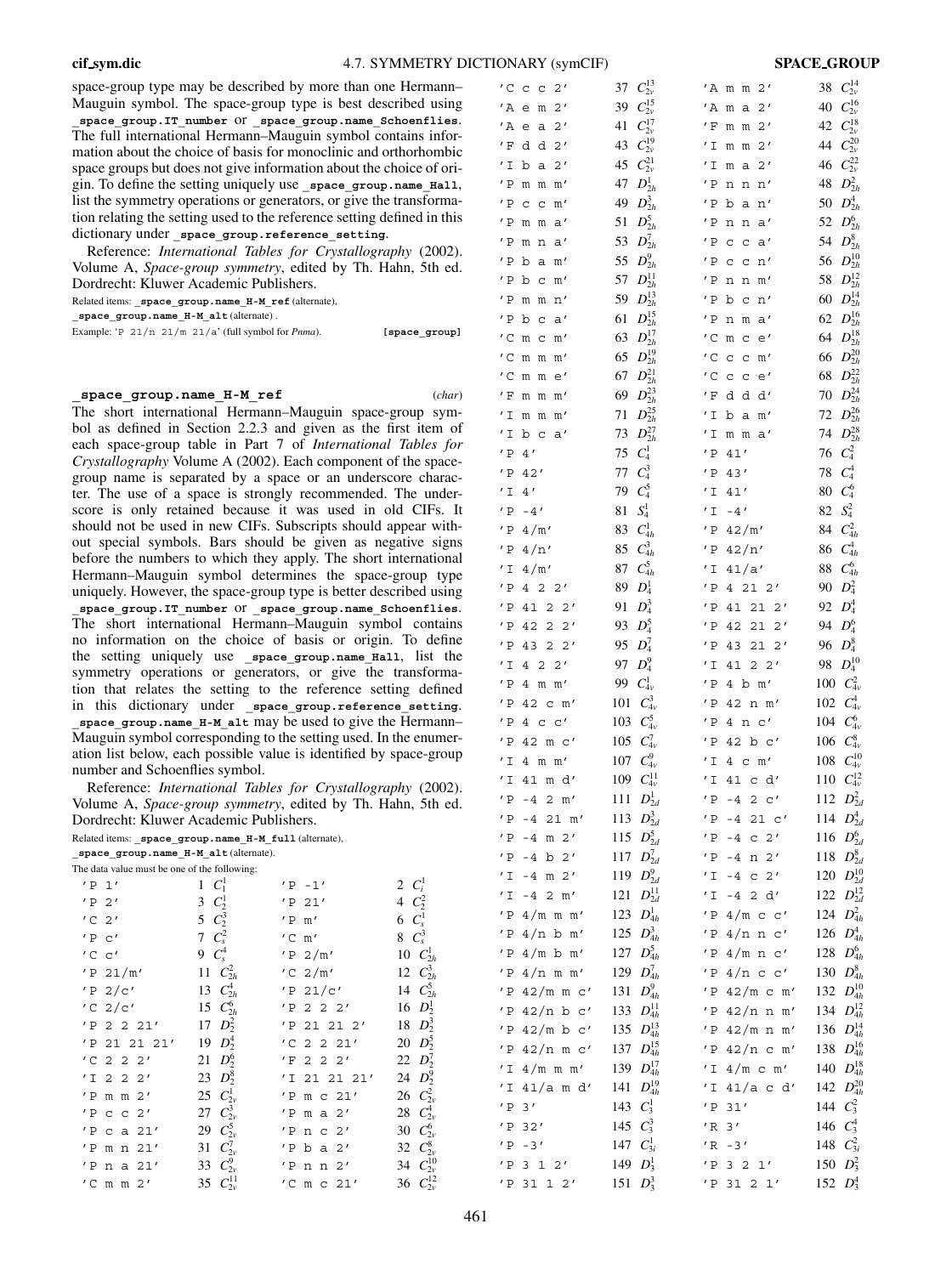#### **SPACE GROUP**

| 4. DATA DICTIONARIES |  |
|----------------------|--|
|----------------------|--|

| type) to which the space group belongs. This symbol defines the  |
|------------------------------------------------------------------|
| space-group type independently of the coordinate system in which |
| the space group is expressed. The symbol is given with a period, |
| ", separating the Schoenflies point group and the superscript."  |

Reference: International Tables for Crystallography (2002). Volume A, Space-group symmetry, edited by Th. Hahn, 5th ed. Dordrecht: Kluwer Academic Publishers. The data value must be one of the follow

|       |                 | The data value must be one of the following.                   |             |                   |                     |               |
|-------|-----------------|----------------------------------------------------------------|-------------|-------------------|---------------------|---------------|
| C1.1  |                 | $Ci.1$ $C2.1$ $C2.2$ $C2.3$ $Cs.1$ $Cs.2$                      |             |                   |                     |               |
| Cs.3  |                 | Cs.4 C2h.1 C2h.2 C2h.3 C2h.4 C2h.5                             |             |                   |                     |               |
| C2h.6 | D2.1            | D2.2 D2.3                                                      |             | D2.4              | D2.5                | D2.6          |
| D2.7  | D2.8            |                                                                |             | D2.9 C2v.1 C2v.2  | C2v.3               | C2v.4         |
|       |                 | C2v.5 C2v.6 C2v.7 C2v.8 C2v.9                                  |             |                   |                     | C2v.10 C2v.11 |
|       |                 | C2v.12 C2v.13 C2v.14 C2v.15 C2v.16 C2v.17 C2v.18               |             |                   |                     |               |
|       |                 | C2v.19 C2v.20 C2v.21 C2v.22 D2h.1                              |             |                   | D2h.2               | D2h.3         |
| D2h.4 | D2h.5           |                                                                | D2h.6 D2h.7 | D2h.8             | D2h.9               | D2h.10        |
|       |                 | D2h.11 D2h.12 D2h.13 D2h.14 D2h.15 D2h.16 D2h.17               |             |                   |                     |               |
|       |                 | D2h.18 D2h.19 D2h.20 D2h.21 D2h.22 D2h.23 D2h.24               |             |                   |                     |               |
|       |                 | D2h.25 D2h.26 D2h.27 D2h.28 C4.1 C4.2 C4.3                     |             |                   |                     |               |
| C4.4  |                 | $C4.5$ $C4.6$                                                  | S4.1        |                   | S4.2 C4h.1 C4h.2    |               |
| C4h.3 |                 | C4h.4 C4h.5 C4h.6                                              |             | D4.1              | D4.2                | D4.3          |
| D4.4  | D4.5            |                                                                | D4.6 D4.7   | D4.8              | D4.9                | D4.10         |
|       |                 | C4v.1 C4v.2 C4v.3 C4v.4 C4v.5 C4v.6 C4v.7                      |             |                   |                     |               |
|       |                 | C4v.8 C4v.9 C4v.10 C4v.11 C4v.12 D2d.1                         |             |                   |                     | D2d.2         |
| D2d.3 | D2d.4           |                                                                |             | D2d.5 D2d.6 D2d.7 | D2d.8               | D2d.9         |
|       |                 | D2d.10 D2d.11 D2d.12 D4h.1 D4h.2                               |             |                   | D4h.3 D4h.4         |               |
| D4h.5 | D4h.6           |                                                                | D4h.7 D4h.8 |                   | D4h.9 D4h.10 D4h.11 |               |
|       |                 | D4h.12 D4h.13 D4h.14 D4h.15 D4h.16 D4h.17 D4h.18               |             |                   |                     |               |
|       |                 | D4h.19 D4h.20 C3.1 C3.2 C3.3                                   |             |                   | $C3.4$ $C31.1$      |               |
| C3i.2 | D3.1            | D3.2 D3.3                                                      |             | D3.4              | D3.5                | D3.6          |
| D3.7  |                 | C3v.1 C3v.2 C3v.3 C3v.4 C3v.5 C3v.6                            |             |                   |                     |               |
| D3d.1 | D3d.2           | D3d.3                                                          | D3d.4       | D3d.5             | D3d.6               | C6.1          |
| C6.2  | C6.3            | C6.4                                                           | C6.5        | C6.6              | C3h.1               | C6h.1         |
| C6h.2 | D6.1            | D6.2                                                           | D6.3        | D6.4              | D6.5                | D6.6          |
| C6v.1 | $C6v.2$ $C6v.3$ |                                                                | C6v.4       | D3h.1             | D3h.2               | D3h.3         |
| D3h.4 | D6h.1           | D6h.2                                                          | D6h.3       | D6h.4             | T.1                 | T.2           |
| T.3   | T.4             | T.5                                                            | Th.1        | Th.2              | Th.3                | Th.4          |
| Th.5  | Th.6            | Th.7 0.1                                                       |             | 0.2               | 0.3                 | 0.4           |
| 0.5   | 0.6             | $0.7 \t 0.8$                                                   |             | Td.1              | Td.2                | Td.3          |
| Td.4  | Td.5            | Td.6 Oh.1                                                      |             | Oh.2              | Oh.3                | Oh.4          |
| Oh.5  | Oh.6            |                                                                |             | Oh.7 Oh.8 Oh.9    | Oh.10               |               |
|       |                 | Example: 'C2h. 5' (Schoenflies symbol for space group No. 14). |             |                   |                     | [space group] |

space group.point group H-M  $(char)$ 

The Hermann–Mauguin symbol denoting the geometric crystal class of space groups to which the space group belongs, and the geometric crystal class of point groups to which the point group of the space group belongs. Examples:  $-4$ ',  $4/m$ '. [space group]

#### space group.reference setting

 $(char)$ 

The reference setting of a given space group is the setting chosen by the International Union of Crystallography as a unique setting to which other settings can be referred using the transformation matrix column pair given in \_space\_group.transform\_Pp\_abc and space\_group.transform\_Qq\_xyz. The settings are given in the enumeration list in the form '\_space\_group.IT\_number: space group.name\_Hall'. The space-group number defines the space-group type and the Hall symbol specifies the symmetry generators referred to the reference coordinate system. The 230 reference settings chosen are identical to the settings listed in *Inter*national Tables for Crystallography Volume A (2002). For the space groups where more than one setting is given in Interna*tional Tables*, the following choices have been made. For monoclinic space groups: unique axis  $b$  and cell choice 1. For space groups with two origins: origin choice 2 (origin at inversion centre, indicated by adding :2 to the Hermann-Mauguin symbol in

| $'$ P<br>$32$ 1 2'                                               | 153 | $D_3^5$        | $^\prime$ P   | $32$ 2 1'                                       | 154 | $D_3^6$    |
|------------------------------------------------------------------|-----|----------------|---------------|-------------------------------------------------|-----|------------|
| 2'<br>$'$ R<br>3                                                 | 155 | $D_3^7$        | $^\prime$ P   | $3 \text{ m } 1'$                               | 156 | $C_{3v}^1$ |
| $^\prime$ P<br>3<br>$1 \text{ m}$                                | 157 | $C_{3v}^2$     | $^\prime$ P   | 3<br>$1\,{}'$<br>$\mathsf{C}$                   | 158 | $C_{3v}^3$ |
| $^\prime$ P<br>3<br>1<br>$\rm{c}^{\,\prime}$                     | 159 | $C_{3v}^4$     | $'$ R         | 3<br>m'                                         | 160 | $C_{3v}^5$ |
| $^{\prime}$ R<br>3<br>$\mathsf{C}^{\,\prime}$                    | 161 | $C_{3v}^6$     | $^\prime$ P   | $-3$<br>$1 \text{ m}$                           | 162 | $D_{3d}^1$ |
| $'$ P<br>-3<br>1 <sup>°</sup>                                    | 163 | $D_{3d}^2$     | $^\prime$ P   | $-3$<br>m <sub>1</sub>                          | 164 | $D_{3d}^3$ |
| $^\prime$ P<br>$-3$<br>1'<br>$\mathbf C$                         | 165 | $D_{3d}^4$     | $'$ R         | $-3$<br>m'                                      | 166 | $D_{3d}^5$ |
| $'$ R<br>-3<br>$\mathsf{C}^{\,\prime}$                           | 167 | $D_{3d}^6$     | $^\prime$ P   | 6'                                              | 168 | $C_6^1$    |
| $^\prime$ P<br>61'                                               | 169 | $C_6^2$        | $^\prime$ P   | 65'                                             | 170 | $C_6^3$    |
| $^\prime$ P<br>62'                                               | 171 | $C_6^4$        | $^\prime$ P   | 64'                                             | 172 | $C_6^5$    |
| $^\prime$ P<br>63'                                               | 173 | $C_6^6$        | $^\prime$ P   | $-6'$                                           | 174 | $C_{3h}^1$ |
| $^\prime$ P<br>$6/m$ '                                           | 175 | $C_{6h}^1$     | $^\prime$ P   | 63/m'                                           | 176 | $C_{6h}^2$ |
| $^\prime$ P<br>622'                                              | 177 | $D_6^1$        | $^{\prime}$ P | 61<br>$2^{\prime}$                              | 178 | $D_6^2$    |
| $^\prime$ P<br>$65$ 2 2'                                         | 179 | $D_6^3$        | $^{\prime}$ P | 62<br>$\overline{2}$<br>2'                      | 180 | $D_6^4$    |
| $^\prime$ P<br>$\overline{2}$<br>64<br>2'                        | 181 | $D_6^5$        | $^{\prime}$ P | 63<br>$\overline{2}$<br>2'                      | 182 | $D_6^6$    |
| $^\prime$ P<br>$6 \text{ m m}$                                   | 183 | $C_{6v}^1$     | $^{\prime}$ P | 6 <sub>c</sub>                                  | 184 | $C_{6v}^2$ |
| $^\prime$ P<br>63<br>$c \mathsf{m}'$                             | 185 | $C_{6v}^3$     | $^\prime$ P   | 63<br>$m \, c'$                                 | 186 | $C_{6v}^4$ |
| $^\prime$ P<br>2'<br>-6<br>$\mathfrak m$                         | 187 | $D_{3h}^1$     | $^\prime$ P   | 2'<br>$-6$<br>$\mathtt{C}$                      | 188 | $D_{3h}^2$ |
| $^\prime$ P<br>$\overline{2}$<br>-6<br>m'                        | 189 | $D_{3h}^3$     | $^\prime$ P   | $\overline{2}$<br>-6<br>$\mathsf{C}^{\,\prime}$ | 190 | $D_{3h}^4$ |
| $^\prime$ P<br>$6/m$ m m'                                        | 191 | $D_{6h}^1$     | $^\prime$ P   | 6/m c c'                                        | 192 | $D_{6h}^2$ |
| $^\prime$ P<br>$63/m$ c m'                                       | 193 | $D_{6h}^3$     | $^\prime$ P   | $63/m$ m c'                                     | 194 | $D_{6h}^4$ |
| $^\prime$ P<br>$\overline{c}$<br>3'                              | 195 | $\,T^{\,1}\,$  | $^\prime$ F   | 3'<br>$\overline{2}$                            | 196 | $T^2$      |
| $^{\prime}$ I<br>2<br>3'                                         | 197 | $T^3$          | $'$ P         | 213'                                            | 198 | $T^4$      |
| $'$ I<br>213'                                                    | 199 | $\mathbb{T}^5$ | $^\prime$ P   | $m - 3'$                                        | 200 | $T_h^1$    |
| $^\prime$ P<br>$-3'$<br>n                                        | 201 | $T_h^2$        | $^\prime$ F   | $-3'$<br>m                                      | 202 | $T_h^3$    |
| $^\prime$ F<br>$-3'$<br>d                                        | 203 | $T_h^4$        | $^\prime$ I   | $-3'$<br>m                                      | 204 | $T_h^5$    |
| $^\prime$ P<br>$-3'$<br>$\mathsf{a}$                             | 205 | $T_h^6$        | $^\prime$ I   | $-3'$<br>a                                      | 206 | $T_h^7$    |
| $^\prime$ P<br>32'<br>4                                          | 207 | $O^1$          | $^\prime$ P   | 32'<br>42                                       | 208 | $O^2$      |
| $^\prime$ F<br>4<br>3<br>2'                                      | 209 | $O^3$          | $^\prime$ F   | 41<br>3<br>2'                                   | 210 | $O^4$      |
| $^\prime$ I<br>$\overline{3}$<br>2'<br>4                         | 211 | $O^5$          | $^{\prime}$ P | 43<br>3<br>2'                                   | 212 | $O^6$      |
| $^\prime$ P<br>41<br>3<br>2'                                     | 213 | $O^7$          | ' I           | 41<br>3<br>2'                                   | 214 | $O^8$      |
| $^\prime$ P<br>3<br>$-4$<br>m'                                   | 215 | $T_d^1$        | ' F           | 3<br>$-4$<br>m'                                 | 216 | $T_d^2$    |
| $^\prime$ I<br>$-4$<br>3<br>m'                                   | 217 | $T_d^3$        | $^\prime$ P   | $-4$<br>3<br>n'                                 | 218 | $T_d^4$    |
| $^\prime$ F<br>3<br>$-4$<br>$\rm c'$                             | 219 | $T_d^5$        | $^{\prime}$ I | 3<br>d'<br>$-4$                                 | 220 | $T_d^6$    |
| $^{\prime}$ P<br>$m - 3$<br>m'                                   | 221 | $O_h^1$        | $^\prime$ P   | $-3$<br>n'<br>n                                 | 222 | $O_h^2$    |
| $^\prime$ P<br>$-3$<br>n'<br>m                                   | 223 | $O_h^3$        | $^\prime$ P   | $-3$<br>m'<br>n                                 | 224 | $O_h^4$    |
| $^\prime$ F<br>$-3$<br>m'<br>m                                   | 225 | $O_h^5$        | $^\prime$ F   | $-3$<br>$\rm{c}$ $^{\prime}$<br>m               | 226 | $O_h^6$    |
| $^\prime$ F<br>$-3$<br>d<br>m'                                   | 227 | $O_h^7$        | $^\prime$ F   | $-3$<br>d<br>$\rm c$ '                          | 228 | $O_h^8$    |
| $^\prime$ I<br>$-3$<br>m<br>m'                                   | 229 | $O_h^9$        | $^\prime$ I   | $-3$<br>$\mathtt{d}$ '<br>a                     | 230 | $O_h^{10}$ |
| Examples: 'P 21/c', 'P m n a', 'P -1', 'F m -3 m', 'P 63/m m m'. |     |                |               |                                                 |     |            |

# space group.name Hall

 $(char)$ 

[space group]

symmetry\_space\_group\_name\_Hall(cif\_core.dic 1.0)

Space-group symbol defined by Hall. \_space\_group.name\_Hall uniquely defines the space group and its reference to a particular coordinate system. Each component of the space-group name is separated by a space or an underscore character. The use of a space is strongly recommended. The underscore is only retained because it was used in old CIFs. It should not be used in new CIFs.

References: Hall, S. R. (1981). Acta Cryst. A37, 517–525; erratum (1981), A37, 921. International Tables for Crystallography (2001). Volume B, Reciprocal space, edited by U. Shmueli, 2nd ed., Appendix 1.4.2. Dordrecht: Kluwer Academic Publishers. Examples: 'P 2c -2ac' (equivalent to  $Pca2_1$ ), '-I 4bd 2ab 3' (equivalent to  $Ia3d$ ).

[space\_group]

space\_group.name\_Schoenflies  $(char)$ The Schoenflies symbol as listed in International Tables for Crystallography Volume A denoting the proper affine class (i.e. orientation-preserving affine class) of space groups (space-group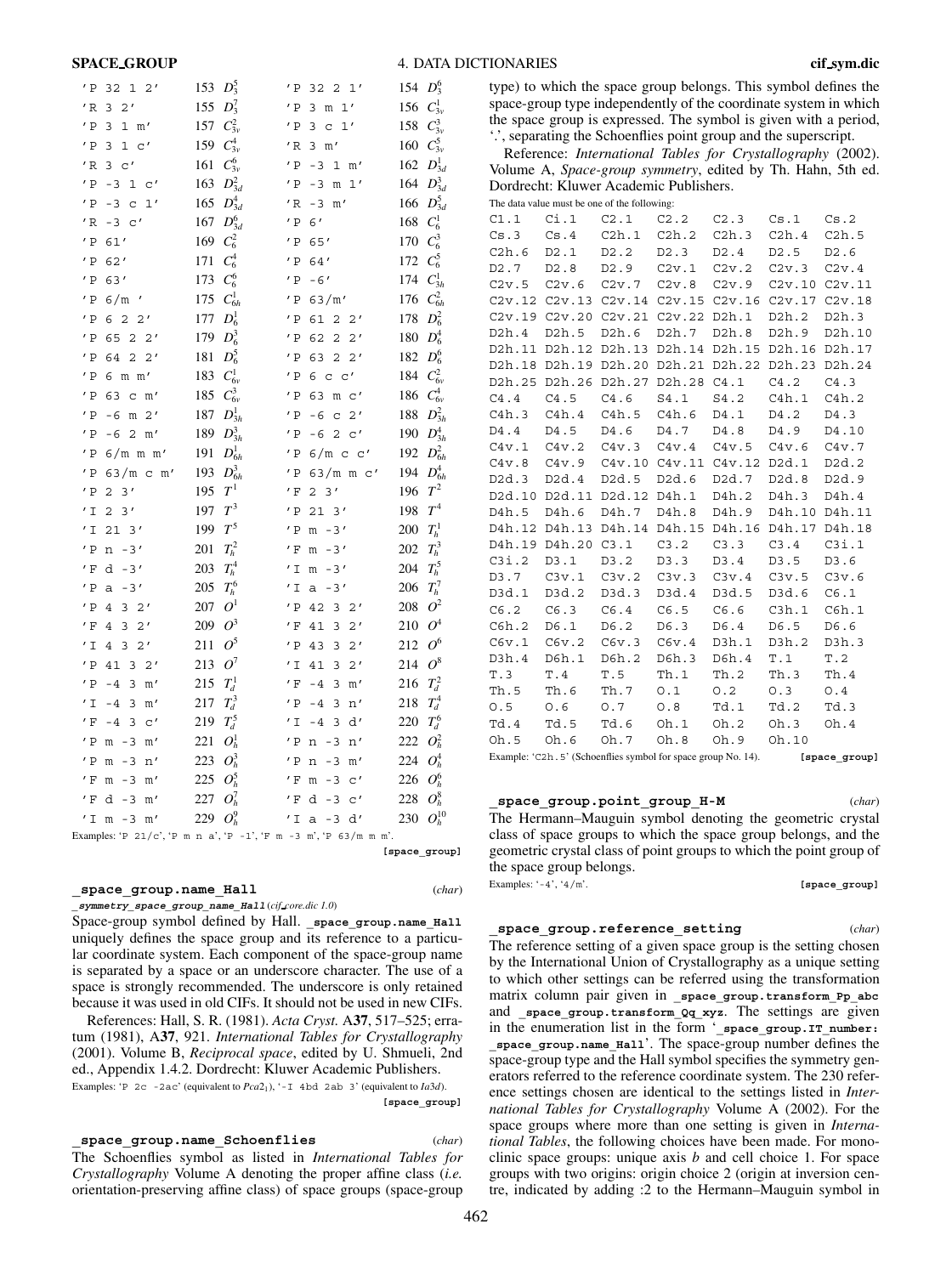the enumeration list). For rhombohedral space groups: hexagonal axes (indicated by adding :h to the Hermann-Mauguin symbol in the enumeration list). Based on the symmetry table of R. W. Grosse-Kunstleve, ETH, Zurich. The enumeration list may be extracted from the dictionary and stored as a separate CIF that can be referred to as required.

In the enumeration list below, each reference setting is identified by Schoenflies symbol and by the Hermann-Mauguin symbol, augmented by :2 or :h suffixes as described above.

References: International Tables for Crystallography (2002). Volume A, Space-group symmetry, edited by Th. Hahn, 5th ed. Dordrecht: Kluwer Academic Publishers. Grosse-Kunstleve, R. W. (2001). Xtal System of Crystallographic Programs, System Documentation. http://xtal.crystal.uwa.edu.au/man/xtal3.7-228.html (or follow links to Docs→Space-Group Symbols from http://xtal.sourceforge.net).

The data value must be one of the following:

| 1'<br>'001:P                                | $C_1^1$                          | P 1                 |
|---------------------------------------------|----------------------------------|---------------------|
| 1002:-P<br>1'                               | $C^1_i$                          | P 1                 |
| '003: P<br>2у′                              | $\emph{C}_2^1$                   | P121                |
| '004:P<br>2yb'                              | $C_2^2$                          | $P12_11$            |
| '005:C<br>2y'                               | $\mathcal{C}^3_2$                | C121                |
| '006:P<br>$-2y'$                            | $C^1_s$                          | P1m1                |
| $'007$ : P<br>$-2yc'$                       | $C_s^2$                          | P1c1                |
| $'008:C - 2y'$                              | $C_s^3$                          | C1m1                |
| '009:C -2yc'                                | $C_s^4$                          | C1c1                |
| $'010:-P$<br>2y'                            | $C_{2h}^1$                       | P12/m1              |
| $'011:-P$<br>2yb'                           | $C_{2h}^2$                       | $P_12_1/m_1$        |
| $'012:-C$<br>2y'                            | $C_{2h}^3$                       | C12/m1              |
| $'013:-P$<br>2yc'                           | $C_{2h}^4$                       | P12/c1              |
| $'014:-P$<br>2ybc'                          | $C_{2h}^5$                       | $P_12_1/c_1$        |
| '015:-C 2yc'                                | $C_{2h}^6$                       | C12/c1              |
| '016:P <sub>2</sub><br>$2^{\prime}$         | $D_2^1$                          | P222                |
| '017:P<br>$2c$ $2'$                         | $D_2^2$                          | $P$ 22 <sub>1</sub> |
| '018:P<br>$2$ $2ab'$                        | $D_2^3$                          | $P2_12_12$          |
| '019:P 2ac 2ab'                             | $D_2^4$                          | $P2_12_12_1$        |
| $'$ 020:C<br>$2^{\prime}$<br>2 <sub>c</sub> | $D_2^5$                          | $C222_1$            |
| 2'<br>'021:C<br>2                           | $D_2^6$                          | C222                |
| '022: F<br>2<br>2'                          | $D_2^7$                          | F222                |
| '023:I<br>2<br>$2^{\prime}$                 | $D_2^8$                          | $I\,2\,2\,2$        |
| '024:I<br>2b<br>2 <sub>c</sub>              | $D_2^9$                          | $I2_12_12_1$        |
| '025:P<br>2<br>$-2'$                        | $C_{2v}^1$                       | Pmm2                |
| '026: P<br>$2c - 2'$                        | $C_{2v}^2$                       | $Pmc2_1$            |
| '027:P<br>2<br>$-2c'$                       | $C_{2v}^3$                       | Pcc2                |
| '028:P<br>2<br>$-2a'$                       | $C_{2v}^4$                       | Pma2                |
| '029: P<br>$2c - 2ac'$                      | $C_{2v}^5$                       | $Pca2_1$            |
| '030:P<br>2<br>-2bc'                        | $C_{2v}^6$                       | Pnc2                |
| '031:P<br>$2ac -2'$                         | $C_{2v}^7$                       | Pm n 2 <sub>1</sub> |
| '032:P<br>2<br>$-2ab'$                      | $C_{2\nu}^8$                     | $Pb$ a2             |
| '033: P<br>$2c - 2n'$                       | $C_{2v}^9$                       | $P$ na $21$         |
| '034:P<br>2<br>$-2n'$                       | $C^{10}_{2\nu}$                  | Pnn2                |
| '035:C<br>2<br>$-2'$                        | $C_{2v}^{11}$                    | C <sub>m</sub> m 2  |
| '036:C<br>2 <sub>c</sub><br>-2′             | $C_{2\nu}^{12}$                  | $C$ m $c$ $21$      |
| '037:C<br>2<br>$-2c'$                       | $C_{2v}^{13}$                    | Ccc2                |
| ' 038:A<br>$2 - 2'$                         | $C_{2\nu}^{14}$<br>-15           | $A$ m m $2$         |
| '039:A<br>2<br>$-2b'$                       | $\mathcal{C}_{2v}$               | A e m 2             |
| $\overline{c}$<br>'040:A<br>$-2a'$          | $C_{2\nu}^{16}$                  | Ama2                |
| '041:A<br>$\overline{2}$<br>-2ab'           | $C_{2v}^{17}$                    | A e a 2             |
| '042: F<br>2<br>$-2'$                       | $C_{2\nu}^{18}$                  | $F$ m m $2$         |
| '043:F<br>2<br>-2d'                         | $C_{2\nu}^{19}$                  | F d d 2             |
| $'044:$ I<br>2<br>$-2'$<br>'045:1           | $C_{2v}^{20}$                    | 1 m m 2             |
| 2<br>$-2c'$<br>2                            | $C_{2v}^{21}$<br>$C^{22}_{2\nu}$ | <i>Iba</i> 2        |
| $'046:$ I<br>$-2a'$<br>$'047:-P 2 2'$       | $D_{2h}^1$                       | I m a 2<br>Pmmm     |
|                                             |                                  |                     |

| '048:-P 2ab 2bc'                           | $D_{2h}^2$<br>Pnnn:2                                             |
|--------------------------------------------|------------------------------------------------------------------|
| $'049:-P$<br>$2 \, 2c'$                    | $D_{2h}^3$<br>$Pcc$ m                                            |
| '050:-P 2ab 2b'                            | $D_{2h}^4$<br>$P \, b \, a \, n:2$                               |
| '051:-P<br>2a 2a'                          | $D_{2h}^5$ P m m a                                               |
| '052:-P 2a 2bc'                            | $D_{2h}^6$<br>$P$ nna                                            |
| '053:-P 2ac 2'                             | $D_{2h}^7$<br>$P$ mna                                            |
| '054:-P<br>2a 2ac'                         | $D_{2h}^8$<br>Pcca                                               |
| $'055: -P$<br>2 2ab'                       | $D_{2h}^9$<br>Pbam                                               |
| '056:-P 2ab 2ac'                           | $D^{10}_{2h}$<br>Pccn                                            |
| '057:-P 2c 2b'                             | $D^{11}_{2h}$<br>Pbcm                                            |
| '058:-P<br>2 2n'                           | $D^{12}_{2h}$<br>Pnnm                                            |
| '059:-P 2ab 2a'                            | $D^{13}_{2h}$<br>Pm m n:2                                        |
| '060:-P 2n 2ab'                            | $D^{14}_{2h}$<br>Pbcn                                            |
| '061:-P<br>2ac 2ab'                        | $D^{15}_{2h}$<br>Pbca                                            |
| '062:-P<br>2n'<br>2ac                      | $D^{16}_{2h}$<br>P n m a                                         |
| $'063:-C$<br>$2c$ $2'$                     | $D_{2h}^{17}$<br>Cmcm                                            |
| '064:-C<br>$2ac$ $2'$                      | $D^{18}_{2h}$<br>$C$ $mc$ $e$                                    |
| $'065:-C$<br>$2 \t2'$                      | $D_{2h}^{19}$<br>$Cm$ m m                                        |
| $'066:-C22c'$                              | $D^{20}_{2h}$<br>Cccm                                            |
| '067:-C<br>$2a \t2'$                       | $D^{21}_{2h}$<br>$C$ m m e                                       |
| '068:-C 2a 2ac'                            | $D^{22}_{2h}$<br>$C$ c e:2                                       |
| $'069:-F 2 2'$                             | $D^{23}_{2h}$<br>$F$ m m m                                       |
| ' 070 : -F<br>2uv 2vw'                     | $D^{24}_{2h}$<br>F d d d:2                                       |
| '071:-I<br>$2 \t2'$                        | $D^{25}_{2h}$<br>$1$ m m m                                       |
| '072:-I<br>$\mathbf{2}$<br>2c'             | $D^{26}_{2h}$<br>1 b a m                                         |
| '073:-I<br>$2b$ $2c'$                      | $D^{27}_{2h}$<br>Ibca                                            |
| $'074:-I$<br>2b<br>2'                      | $D^{28}_{2h}$<br>1 m m a                                         |
| '075:P4'                                   | $C_4^1$<br>Ρ4                                                    |
| '076:P 4w'                                 | $\,C_4^2$<br>$P_1$                                               |
| '077:P 4C'                                 | $C_4^3$ $P_42$                                                   |
| '078:P 4cw'                                | $C_4^4$<br>$P_3$                                                 |
| $'079:$ I<br>4'                            | $C_4^5$<br>14                                                    |
| $^{\prime}$ 080:I<br>4bw'                  | $C_4^6$<br>$I4_1$<br>$S^1_4$<br>PĀ                               |
| $'081:P -4'$<br>$^{\prime}$ 082:I<br>$-4'$ | $S_4^2$<br>IĀ                                                    |
| '083:-P 4′                                 | $C_{4h}^1$<br>$P\frac{4}{m}$                                     |
| $'084:-P 4C'$                              | $\emph{\emph{C}}_{4h}^{2}$<br>$P\left\langle 4_2/m\right\rangle$ |
| $'085:-P 4a'$                              | $C_{4h}^3$<br>$P\frac{4}{n:2}$                                   |
| $'086:-P 4bc'$                             | $C_{4h}^4$<br>$P\,4_2/n:2$                                       |
| $'087:-I$ 4'                               | $C_{4h}^5$<br>I4/m                                               |
| '088:-I 4ad'                               | $C_{4h}^6$<br>$I4_1/a:2$                                         |
| '089:P 4 2'                                | $D_4^1$<br>P422                                                  |
| '090:P 4ab 2ab'                            | $D_4^2$<br>$P_42_12$                                             |
| '091:P 4w 2c'                              | $D_4^3$<br>$P_1 22$                                              |
| '092:P 4abw 2nw'                           | $D_4^4$<br>$P_4$ 2 <sub>1</sub> 2                                |
| '093:P 4c 2 <i>'</i>                       | $D_4^5$<br>$P_{{}_{2}22$                                         |
| '094:P 4n 2n'                              | $D_4^6$<br>$P_{{}_{2\,2_12$                                      |
| '095:P 4cw 2c'                             | $D_4^7$<br>$P_3 22$                                              |
| 1096:P 4nw 2abw'                           | $D_4^8$<br>$P$ 43 21 2                                           |
| $4\quad2'$<br>1:097 <sup>/</sup>           | $D_4^9$<br>1422                                                  |
| 1:800'<br>4bw 2bw'                         | $D_4^{10}$<br>$I4_1 22$                                          |
| $'099$ :P 4 -2'                            | $C_{4v}^1$<br>P 4mm                                              |
| '100:P 4 -2ab'                             | $\mathcal{C}_{4v}^2$<br>$P4\,b\,m$                               |
| '101:P<br>$4c - 2c'$                       | $C_{4\nu}^3$<br>$P$ 42 $c$ m                                     |
| '102:P<br>4n -2n'                          | $C_{4v}^4$<br>$P_4$ <sub>2</sub> $n m$                           |
| '103:P<br>$4 - 2c'$                        | $C_{4v}^5$<br>P4 c c                                             |
| '104:P<br>4<br>-2n'                        | $C_{4v}^6$<br>P4nc                                               |
| '105: P<br>$4c - 2'$                       | $C_{4v}^7$<br>$P_2n$                                             |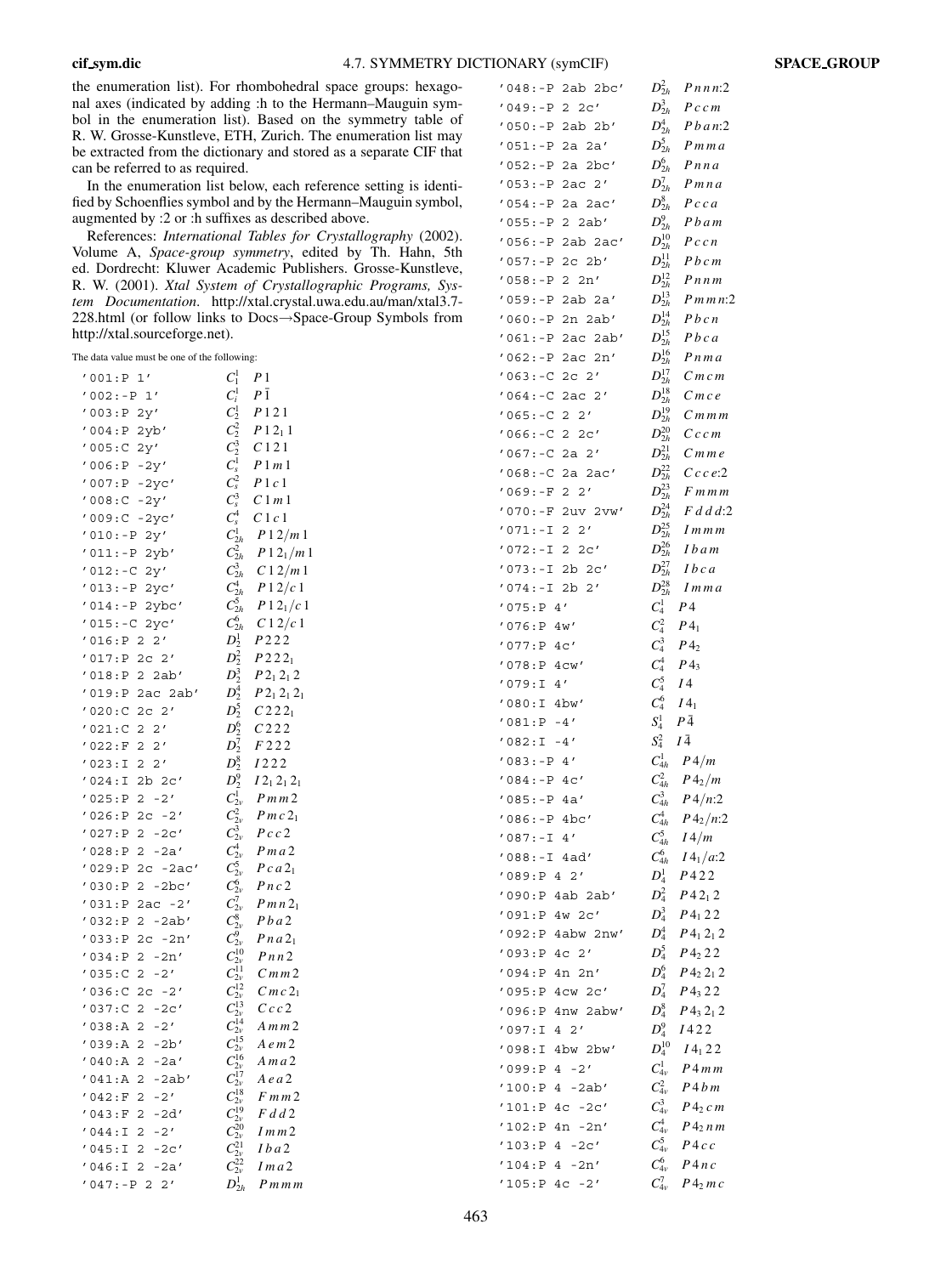# **SPACE\_GROUP**

# 4. DATA DICTIONARIES

cif\_sym.dic

| '106:P 4c -2ab'         | $C_{4\nu}^8$    | $P_4$ <sub>2</sub> $b$ $c$       | $'164:-P 3 2"$          |                 | $D_{3d}^3$ $P\bar{3}m1$ |
|-------------------------|-----------------|----------------------------------|-------------------------|-----------------|-------------------------|
| $'107:I$ 4 -2'          | $C_{4v}^9$      | $I4\,mm$                         | $'165:-P32"c'$          | $D_{3d}^4$      | $P\bar{3}c1$            |
| $'108:I$ 4 -2c'         | $C^{10}_{4\nu}$ | I4cm                             | $'166:-R32"$            | $D_{3d}^5$      | $R\bar{3}$ m:h          |
| $'109:I 4bw -2'$        | $C^{11}_{4\nu}$ | $I4_1$ m d                       | $'167:-R32"c'$          | $D_{3d}^6$      | $R\bar{3}c:h$           |
| '110:I 4bw -2c'         | $C_{4\nu}^{12}$ | $I4_1 c d$                       | '168:P 6'               | $C_6^1$         | P6                      |
| $'111:P -4 2'$          | $D_{2d}^1$      | $P\bar{4}2m$                     | '169:P 61'              | $C_6^2$         | P6 <sub>1</sub>         |
| $'112: P - 4 2C'$       | $D_{2d}^2$      | $P\bar{4}2c$                     | '170:P 65'              | $C_6^3$         | $P6_5$                  |
| $'113:P -4 2ab'$        | $D_{2d}^3$      | $P\bar{4}2_1 m$                  | '171:P 62'              | $C_6^4$         | $P_{}6_2$               |
| $'114:P -4 2n'$         | $D_{2d}^4$      | $P\bar{4}2_1c$                   | '172:P 64'              | $C_6^5$         | P64                     |
| $'115:P -4 -2'$         | $D_{2d}^5$      | $P\bar{4}m2$                     | $'173:P$ 6c'            | $C_6^6$         | $P_{}6_3$               |
| $'116:P - 4 - 2c'$      | $D_{2d}^6$      | $P\bar{4}c2$                     | $'174:P -6'$            | $C_{3h}^1$      | $P\bar{6}$              |
| $'117: P - 4 - 2ab'$    | $D_{2d}^7$      | $P\bar{4}b2$                     | $'175:-P 6'$            | $C_{6h}^1$      | P6/m                    |
| $'118:P -4 -2n'$        | $D_{2d}^8$      | $P\bar{4}n2$                     | $'176:-P$ 6c'           | $C_{6h}^2$      | $P6_3/m$                |
| $'119:I -4 -2'$         | $D_{2d}^9$      | $I\bar{4}m2$                     | '177:P 6 2'             | $D_6^1$         | P622                    |
| $'120:I -4 -2c'$        | $D_{2d}^{10}$   | $I\bar{4}c2$                     | '178:P 61 2<br>(0 0 5)' | $D_6^2$         | $P6_1 22$               |
| $'121:I -4 2'$          | $D_{2d}^{11}$   | $I\bar{4}2m$                     | '179:P 65 2<br>(0 0 1)' | $D_6^3$         | $P_{}6_522$             |
| $'122:I -4 2bw'$        | $D_{2d}^{12}$   | $I\bar{4}2d$                     | '180:P 62 2 (0 0 4)'    | $D_6^4$         | $P_{}6_2 22$            |
| $'123:-P 4 2'$          | $D_{4h}^1$      | $P\frac{4}{mmm}$                 | '181:P 64 2 (0 0 2)'    | $D_6^5$         | $P6_{4}22$              |
| $'124:-P 4 2C'$         | $D_{4h}^2$      | $P\frac{4}{mc}$                  | '182:P 6c 2c'           | $D_6^6$         | $P_{}6_3 22$            |
| $'125:-P$ 4a $2b'$      | $D_{4h}^3$      | $P\frac{4}{nbm:2}$               | $'183:P 6 -2'$          | $C_{6v}^1$      | P6mm                    |
| '126:-P 4a 2bc'         | $D_{4h}^4$      | $P\frac{4}{n}nc.2$               | $'184:P 6 - 2c'$        | $C_{6v}^2$      | P6cc                    |
| $'127: -P 4 2ab'$       | $D_{4h}^5$      | $P\frac{4}{m}$ bm                | $'185:P$ 6c -2'         | $C_{6v}^3$      | P6 <sub>3</sub> cm      |
| $'128:-P 4 2n'$         | $D_{4h}^6$      | $P\frac{4}{mn}$ c                | '186:P 6c -2c'          | $C_{6v}^4$      | $P6_3$ m c              |
| '129:-P 4a 2a'          | $D_{4h}^7$      | $P\frac{4}{nmm:2}$               | $'187:P -6 2'$          | $D_{3h}^1$      | $P\bar{6}m2$            |
| '130:-P 4a 2ac'         | $D_{4h}^8$      | $P\frac{4}{nc}$ c:2              | $'188:P -6C 2'$         | $D_{3h}^2$      | $P\bar{6}c2$            |
| $'131:-P 4C 2'$         | $D_{4h}^9$      | $P\frac{4}{2}/m\,m\,c$           | $'189:P -6 -2'$         | $D_{3h}^3$      | $P\bar{6}$ 2m           |
| $'132:-P 4C 2C'$        | $D^{10}_{4h}$   | $P\frac{4}{2}$ /m c m            | $'190:P -6C -2C'$       | $D_{3h}^4$      | $P\bar{6}2c$            |
| '133:-P 4ac 2b'         | $D^{11}_{4h}$   | $P\frac{4}{2}}$ / <i>nbc</i> :2  | $'191:-P 6 2'$          | $D_{6h}^1$      | P6/mmm                  |
| $'134:-P$ 4ac 2bc'      | $D_{4h}^{12}$   | $P\frac{4}{2}$ / <i>n n m</i> :2 | $'192:-P 6 2C'$         | $D_{6h}^2$      | P6/mcc                  |
| '135:-P 4c 2ab'         | $D_{4h}^{13}$   | $P\frac{4}{2}}$ /m b c           | $'193:-P$ 6c 2'         | $D_{6h}^3$      | $P6_3/mcm$              |
| $'136:-P 4n 2n'$        | $D_{4h}^{14}$   | $P\left(1\right)/m\,n\,m$        | $'194:-P$ 6c 2c'        | $D_{6h}^4$      | $P6_3/mmc$              |
| '137:-P 4ac 2a'         | $D_{4h}^{15}$   | $P_{2}/nmc:2$                    | '195:P 2 2 3'           | $T^1$           | P <sub>2</sub>          |
| '138:-P 4ac 2ac'        | $D^{16}_{4h}$   | $P\,4_2/n\,cm:2$                 | $'196:$ F 2 2 3'        | $\, T^2 \,$     | F23                     |
| $'139:-I 4 2'$          | $D^{17}_{4h}$   | I4/mmm                           | '197:I 2 2 3'           | $T^3$           | I23                     |
| $'140:-I$ 4 2c'         | $D_{4h}^{18}$   | 14/m cm                          | '198:P 2ac 2ab 3'       | $\mathcal{T}^4$ | $P2_13$                 |
| $'141:-I 4bd 2'$        | $D^{19}_{4h}$   | $I4_1/a$ m d:2                   | '199:I 2b 2c 3'         | $T^5$           | $I2_13$                 |
| '142:-I 4bd 2c'         | $D^{20}_{4h}$   | $I\,4_1/a\,c\,d$ :2              | $'200:-P 2 2 3'$        | $T_h^1$         | $Pm\bar{3}$             |
| '143:P 3'               | $C_3^1$ P 3     |                                  | $'201:-P$ 2ab 2bc 3'    |                 | $T_h^2$ $Pn\bar{3}:2$   |
| '144:P 31'              | $C_3^2$ $P3_1$  |                                  | $'202:-F 2 2 3'$        | $T_h^3$         | $F m\bar{3}$            |
| '145:P 32'              | $C_3^3$         | $P_3$                            | $'203:-F$ 2uv 2vw 3'    | $T_h^4$         | $F d\bar{3}:2$          |
| $'146:R$ 3'             | $C_3^4$         | R3:h                             | $'204:-I 2 2 3'$        | $T_h^5$         | $Im\bar{3}$             |
| $'147:-P3'$             | $C_{3i}^1$      | $P\bar{3}$                       | '205:-P 2ac 2ab 3'      | $T_h^6$         | $Pa\bar{3}$             |
| $'148:-R$ 3'            | $C_{3i}^2$      | $R\bar{3}:h$                     | '206:-I 2b 2c 3'        | $T_h^7$         | $Ia\bar{3}$             |
| '149:P 3 2'             |                 | $D_3^1$ $P312$                   | '207:P 4 2 3'           | $O^1$           | P432                    |
| '150:P32"               | $D_3^2$         | P321                             | '208:P 4n 2 3'          |                 | $Q^2$ $P_4$ 32          |
| $'151:$ P 31 2 (0 0 4)' |                 | $D_3^3$ $P3_1$ 12                | $'209:$ F 4 2 3'        |                 | $O^3$ F432              |
| '152:P 31 2"'           | $D_3^4$         | $P_3$ 21                         | '210:F 4d 2 3'          | $O^4$           |                         |
| '153:P322(002)'         |                 | $D_3^5$ $P3_2$ 12                | $'211:I$ 4 2 3'         | $O^5$           | 1432                    |
| '154:P 32 2"'           |                 | $D_3^6$ $P3_2 21$                | '212:P 4acd 2ab 3'      |                 | $O^6$ $P_3$ 32          |
| $'155:R$ 3 2"'          |                 | $D_3^7$ R 3 2:h                  | '213:P 4bd 2ab 3'       |                 | $Q^7$ $P_4$ 32          |
| $'156:P 3 - 2"$         |                 | $C_{3v}^1$ $P3m1$                | '214:I 4bd 2c 3'        |                 | $O^8$ $I4_132$          |
| $'157:P 3 -2'$          | $C_{3v}^2$      | P31m                             | $'215:P -4 2 3'$        |                 | $T_d^1$ $P\bar{4}3m$    |
| $'158:P 3 - 2"C'$       | $C_{3v}^3$      | P3c1                             | $'216:$ F -4 2 3'       |                 | $T_d^2$ $F \bar{4} 3 m$ |
| $'159:P 3 - 2c'$        |                 | $C_{3v}^4$ P31c                  | $'217:I -4 2 3'$        |                 | $T_d^3$ $I\bar{4}3m$    |
| $'160:R$ 3 -2"'         |                 | $C_{3v}^5$ R 3 m:h               | $'218:P - 4n 2 3'$      |                 | $T_d^4$ $P\bar{4}3n$    |
| $'161:R$ 3 -2"c'        | $C_{3v}^6$      | R3c:h                            | $'219:$ F -4a 2 3'      |                 | $T_d^5$ $F\bar{4}3c$    |
| $'162:-P 3 2'$          |                 | $D_{3d}^1$ $P\bar{3}$ 1 m        | '220:I -4bd 2c 3'       |                 | $T_d^6$ $I\bar{4}$ 3 d  |
|                         |                 | $D_{3d}^2$ $P\bar{3}1c$          |                         |                 | $O_h^1$ $Pm\bar{3}m$    |
| $'163:-P32c'$           |                 |                                  | $'221:-P 4 2 3'$        |                 |                         |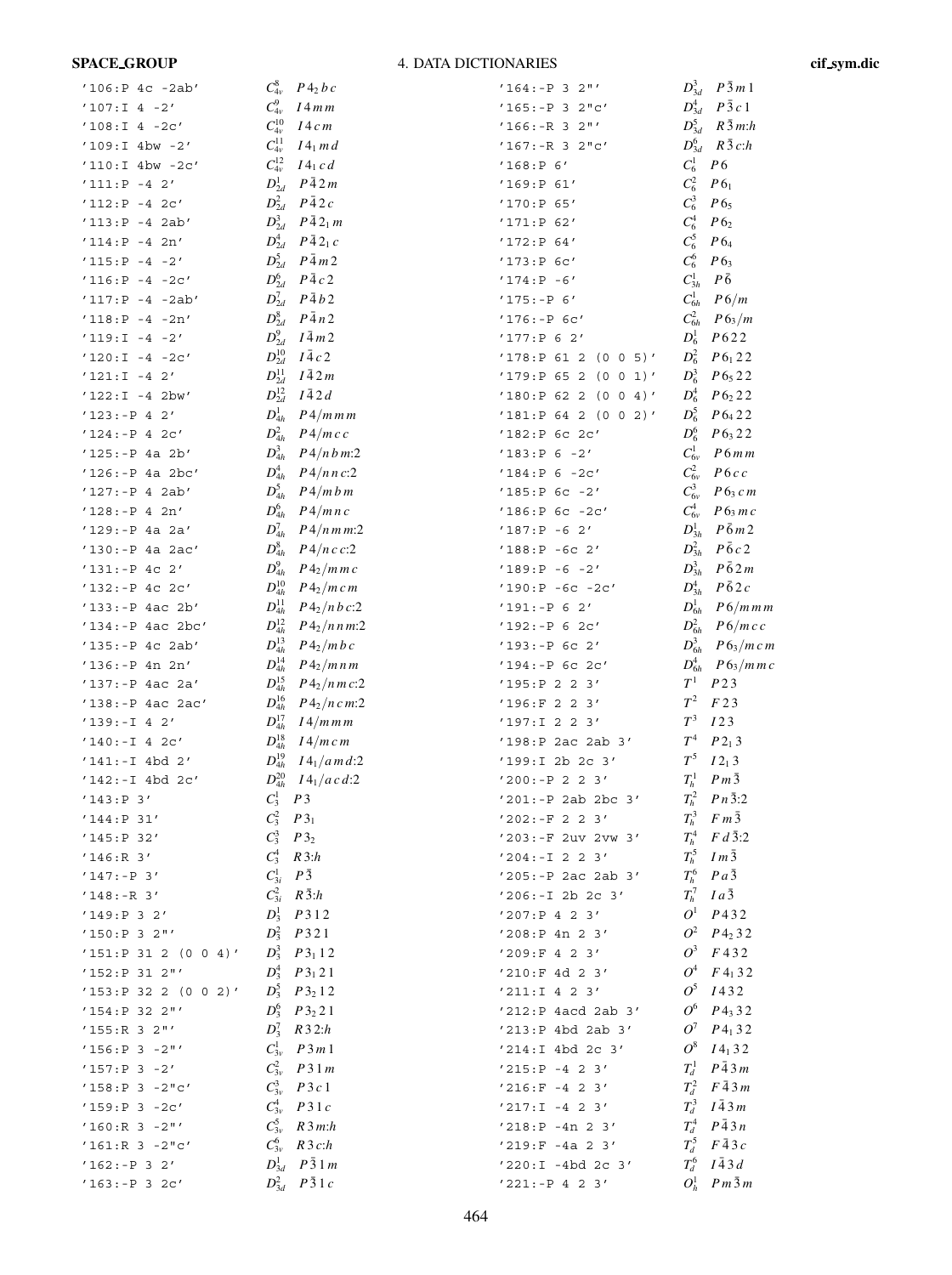**[space\_group]**

|                  | $'222:-P$ 4a 2bc 3'   | $O_h^2$ $P_n \bar{3} n:2$ |
|------------------|-----------------------|---------------------------|
|                  | $'223:-P 4n 2 3'$     | $O_h^3$ $Pm\bar{3}n$      |
|                  | $'224:-P$ 4bc 2bc 3'  | $O_h^4$ $Pn\bar{3}m:2$    |
| $'225:-F 4 2 3'$ |                       | $O_h^5$ Fm $\bar{3}$ m    |
|                  | $'226: -F$ 4a 2 3'    | $O_h^6$ Fm $\bar{3}c$     |
|                  | $'227: -F 4vw 2vw 3'$ | $O_h^7$ $F d\bar{3} m:2$  |
|                  | $'228: -F$ 4ud 2vw 3' | $O_h^8$ $F d\bar{3} c:2$  |
| $'229:-I$ 4 2 3' |                       | $O_h^9$ Im $\bar{3}$ m    |
|                  | $'230:-I$ 4bd 2c 3'   | $O_{h}^{10}$ $Ia\bar{3}d$ |

**\_space\_group.transform\_Pp\_abc**

This item specifies the transformation  $(P, \mathbf{p})$  of the basis vectors from the setting used in the CIF  $(a, b, c)$  to the reference setting given in \_space\_group.reference\_setting  $(a',b',c').$  The value is given in Jones–Faithful notation corresponding to the rotational matrix *P* combined with the origin shift vector **p** in the expression

$$
(a',b',c')=(a,b,c)P+\mathbf{p}.
$$

*P* is a post-multiplication matrix of a row  $(a, b, c)$  of column vectors. It is related to the inverse transformation  $(Q, \mathbf{q})$  by

$$
P = Q^{-1},
$$
  

$$
\mathbf{p} = Pq = -(Q^{-1})\mathbf{q}.
$$

These transformations are applied as follows: atomic coordinates  $(x', y', z') = Q(x, y, z) + q$ , Miller indices  $(h', k', l') =$  $(h, k, l)P$ , symmetry operations  $W' = (Q, \mathbf{q})W(P, \mathbf{p})$ , basis vectors  $(a', b', c') = (a, b, c)P + p.$ 

This item is given as a character string involving the characters *a*, *b* and *c* with commas separating the expressions for the *a* , *b* and  $c'$  vectors. The numeric values may be given as integers, fractions or real numbers. Multiplication is implicit, division must be explicit. White space within the string is optional.

Examples: '-b+c, a+c, -a+b+c' (*R*3:r to *R*3:h), 'a-1/4, b-1/4, c-1/4' (*Pnnn*:1 to *Pnnn*:2), 'b-1/2, c-1/2, a-1/2' (*Bbab*:1 to *Ccca*:2). **[space\_group]**

#### **\_space\_group.transform\_Qq\_xyz**

This item specifies the transformation  $(Q, \mathbf{q})$  of the atomic coordinates from the setting used in the CIF  $[(x, y, z)]$  referred to the basis vectors  $(a, b, c)$ ] to the reference setting given  $\operatorname{\sf in\_space\_group}.\mathsf{reference\_setting}\ \left[ (x',y',z' \right) \text{ referred to the }$ basis vectors  $(a', b', c')$ ]. The value given in Jones–Faithful notation corresponds to the rotational matrix *Q* combined with the origin shift vector **q** in the expression

$$
(x',y',z') = Q(x,y,z) + \mathbf{q}.
$$

*Q* is a pre-multiplication matrix of the column vector  $(x, y, z)$ . It is related to the inverse transformation  $(P, \mathbf{p})$  by

$$
P = Q^{-1},
$$
  

$$
\mathbf{p} = P\mathbf{q} = -(Q^{-1})\mathbf{q},
$$

where the *P* and *Q* transformations are applied as follows: atomic coordinates  $(x', y', z') = Q(x, y, z) + q$ , Miller indices  $(h', k', l') =$  $(h, k, l)P$ , symmetry operations  $W' = (Q, \mathbf{q})W(P, \mathbf{p})$ , basis vectors  $(a', b', c') = (a, b, c)P + p.$ 

This item is given as a character string involving the characters *x*, *y* and *z* with commas separating the expressions for the *x* , *y* and  $z'$  components. The numeric values may be given as integers, fractions or real numbers. Multiplication is implicit, division must be explicit. White space within the string is optional.

Examples: '-x/3+2y/3-z/3, -2x/3+y/3+z/3, x/3+y/3+z/3' (*R*3:r to *R*3:h), 'x+1/4,y+1/4,z+1/4' (*Pnnn*:1 to *Pnnn*:2), 'z+1/2,x+1/2,y+1/2' (*Bbab*:1 to *Ccca*:2). **[space\_group]**

|  | <b>SPACE GROUP SYMOP</b> |
|--|--------------------------|
|  |                          |

Contains information about the symmetry operations of the space group.

Category key(s): **\_space\_group\_symop.id**

|              |                                                         | Example 1 – the symmetry operations for the space group $P2_1/c$ . |
|--------------|---------------------------------------------------------|--------------------------------------------------------------------|
| loop         | space group symop.id<br>space group symop.operation xyz |                                                                    |
|              | space group symop.operation description                 |                                                                    |
| $\mathbf{1}$ | x, y, z                                                 | 'identity mapping'                                                 |
|              | 2 $-x, -y, -z$                                          | 'inversion'                                                        |
| $3^{\circ}$  | $-x, 1/2+y, 1/2-z$                                      |                                                                    |
|              |                                                         | $'2$ -fold screw rotation with axis in $(0,y,1/4)'$                |
| 4            | $x, 1/2 - y, 1/2 + z$                                   |                                                                    |
|              |                                                         | 'c glide reflection through the plane $(x, 1/4, y)'$               |

**\_space\_group\_symop.generator\_xyz** (*char*) A parsable string giving one of the symmetry generators of the space group in algebraic form. If *W* is a matrix representation of the rotational part of the generator defined by the positions and signs of *x*, *y* and *z*, and **w** is a column of translations defined by the fractions, an equivalent position  $x'$  is generated from a given position *x* by

$$
x'=Wx+\mathbf{w}.
$$

When a list of symmetry generators is given, it is assumed that the complete list of symmetry operations of the space group (including the identity operation) can be generated through repeated multiplication of the generators, that is,  $(W_3, W_3)$  is an operation of the space group if  $(W_2, \mathbf{w}_2)$  and  $(W_1, \mathbf{w}_1)$  [where  $(W_1, \mathbf{w}_1)$  is applied first] are either operations or generators and

$$
W_3 = W_2 \times W_1,
$$
  

$$
\mathbf{w}_3 = W_2 \times \mathbf{w}_1 + \mathbf{w}_2.
$$

Reference: *International Tables for Crystallography* (2002). Volume A, *Space-group symmetry*, edited by Th. Hahn, 5th ed. Dordrecht: Kluwer Academic Publishers.

Related item: **\_space\_group\_symop.operation\_xyz** (alternate). Where no value is given, the assumed value is  $x, y, z'$ .

Example: 'x,  $1/2-y$ ,  $1/2+z$ ' (*c* glide reflection through the plane  $(x, 1/4, z)$  chosen as one of the generators of the space group). **[space\_group\_symop]**

| *_space_group_symop.id                                            | (char) |
|-------------------------------------------------------------------|--------|
| symmetry equiv pos site id $(cif\;core\;di)$                      |        |
| symmetry equiv.id $(cif$ mm.dic 1.0)                              |        |
| An orbitron identifier that uniqual ulabels as ab generator anone |        |

An arbitrary identifier that uniquely labels each symmetry operation in the list.

**[space\_group\_symop]**

**\_space\_group\_symop.operation\_description** (*char*) An optional text description of a particular symmetry operation of the space group.

**[space\_group\_symop]**

**\_space\_group\_symop.operation\_xyz** (*char*) **\_symmetry\_equiv\_pos\_as\_xyz** (*cif core.dic 1.0*)

A parsable string giving one of the symmetry operations of the space group in algebraic form. If *W* is a matrix representation of the rotational part of the symmetry operation defined by the positions and signs of *x*, *y* and *z*, and **w** is a column of translations defined by the fractions, an equivalent position  $x'$  is generated from a given position *x* by

$$
x'=Wx+\mathbf{w}.
$$